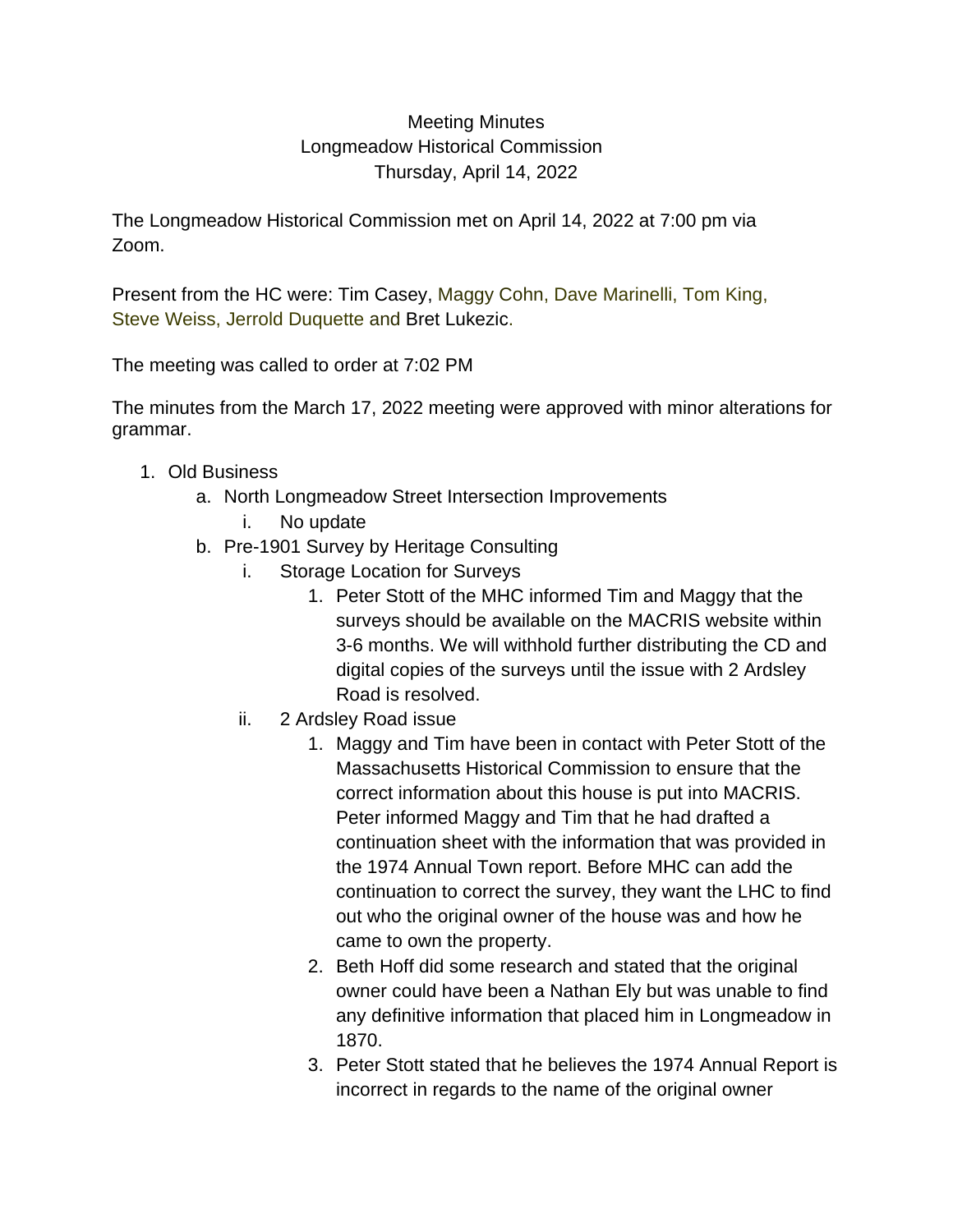(Nathaniel C. Ely) and the original owner of the lot the house sits on was Ethan C. Ely. He noted that no house is mentioned in the deed transfer between Ely and the next owner of the property Patrick Lee so we are not certain if Ely built the house as the area is not included on the 1870 map of town. At Dave's suggestion, we will need to look at the assessor's records from 1870 on in order to determine when the house was built. Once we have the answer of who built the house and when, MHC will update their file for MACRIS and upload based on the order that it was received.

- c. Historical Society
	- i. No update.
- d. Eversource
	- i. As of late February Eversource has stated that their preferred route would run through the North Longmeadow Street National Register Historic District and their secondary preferred route would run through the Green Historic District.
	- ii. Betsy McKee told Tim that she saw contractors for Eversource marking underground pipes and utility lines in the Historic District.
	- iii. Tim also stated that Jonathan Jordan, who is a member of the Historic District Commission, related at their last meeting that he spoke with someone claiming to be working for Eversource that said that their preferred route would run through the Historic District.
	- iv. Tim stated that he planned to speak at the next Select Board meeting about the subject. He also suggested that the Historical Commission and the Historic District Commission should reach out to the US Advisory Council on Historic Preservation for assistance. This group would potentially be able to assist in advocating on our behalf with the Federal Energy Regulatory Commission if they were to make any decisions on the pipeline.
	- v. Multiple commission members related differing experiences with Eversource/Columbia Gas some positive and some negative.
	- vi. Dave stated that it might not be worth using the town's resources to fight the pipeline no matter where it goes since Eversource owns the right of way on the street because there is an already existing pipeline there.
	- vii. Jerrold pointed out that Eversource needs the permission of the Select Board to work on their own equipment so this might not be completely accurate.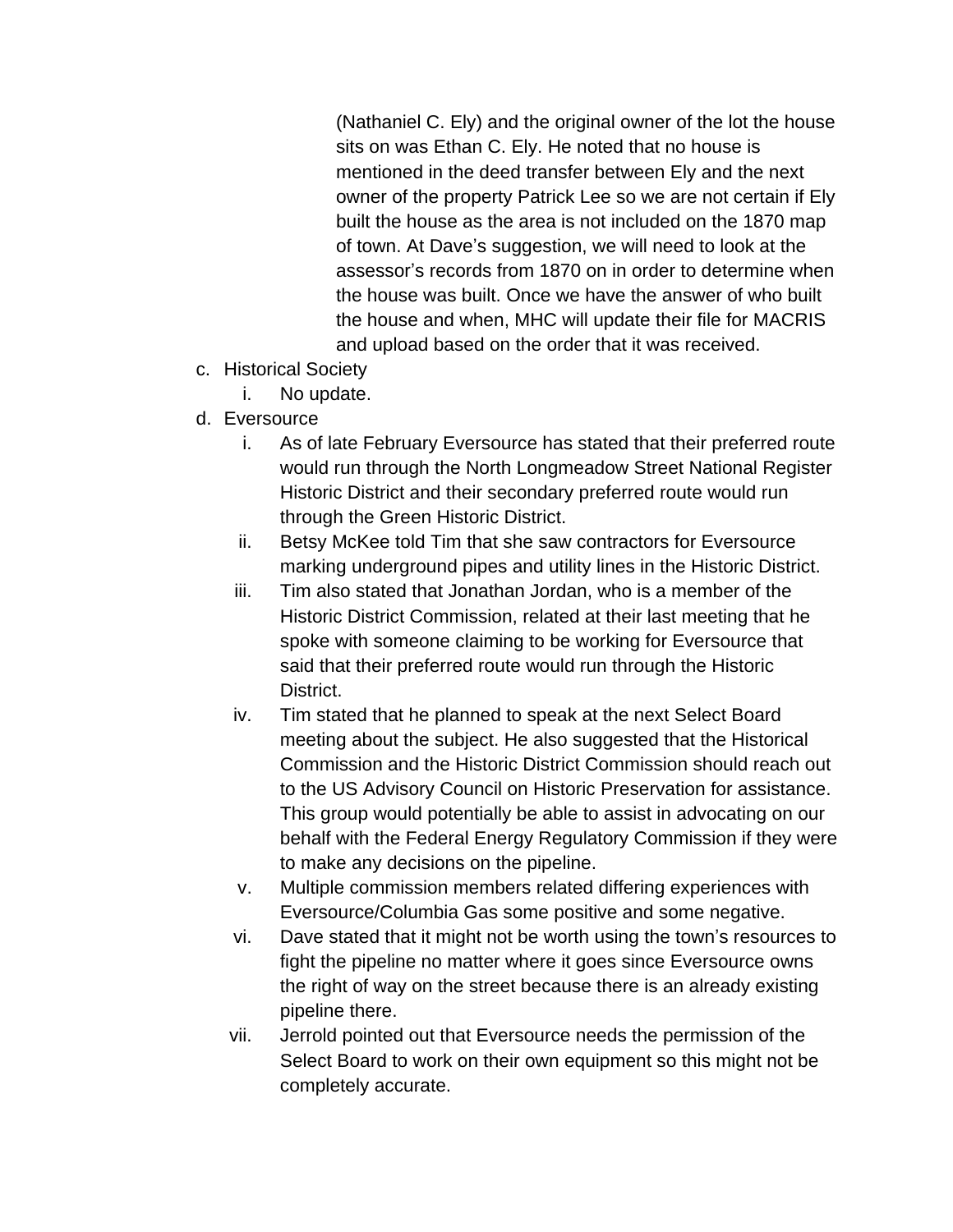- viii. Tim added that while it may be highly unlikely that resisting the pipeline would be successful, he thought it would be worth it because he could not have it on his conscience if he gave up fighting and then a historic building was lost or worse someone's life.
- ix. Dave reminded the group that this issue is far from black and white and that gas infrastructure reliability is important for electricity production and is a necessary part of the transition to green energy.
- x. Tim stated that while he understands that there is a need for a gas pipeline, the pipeline should be as far away from people and historic resources as possible and potentially having it run through the much more sparsely populated land down by the Connecticut River would be better even if that is conservation land.
- e. Updated Historic Preservation Plan
	- i. After much discussion, the HC agreed to defer this discussion until after the CLG application has been completed. Tim and Tom will work with Jenn Doherty at MHC to come up with a plan for creating the Plan for Historic Preservation and investigate the possibility of hiring a consultant to work on the plan with us and then report back in September with more information.
- f. Certified Local Government
	- i. Tim and Tom reported that all resumes had been received but one. Tom reported that he plans to submit the application at the end of next week after the last resume is received and he has had a chance to proofread it. Tim stated that we should aim to have the application completed and approved by 6/30/22 because that is when committee terms expire which could make the application no longer accurate. Tom stated that he believed we would not need to have a joint meeting with the HDC if our application was approved ahead of 6/30/2022.
- g. Letters to Williams Middle School and Marty O'Shea

i. Maggy has yet to write the letters but will by the end of the month

- 2. New Business
	- a. Mailbox
		- i. There was nothing in the mailbox
	- b. Town Business
		- i. Town meeting is 5/10/2022
	- c. On 3/31/22 the CPC attended a Finance Committee meeting where the Finance Committee recommended all historic related articles for approval at Town Meeting